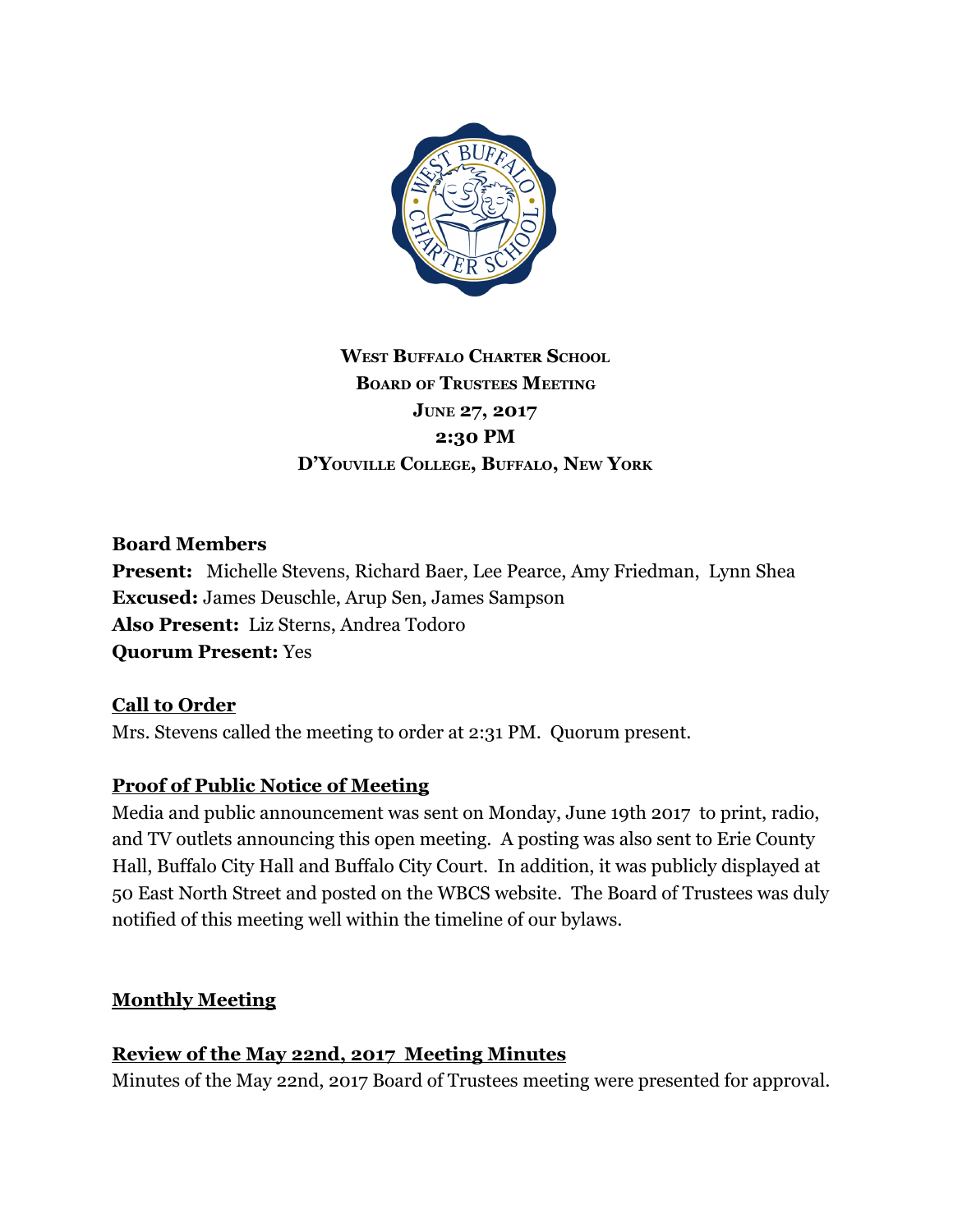# **Upon motion duly made by Ms. Shea and seconded by Mrs. Pearce, the minutes of the May, 2017 board meeting were approved as presented. All in favor. Non-opposed.**

# **School Leader Report**

Mrs. Todoro presented the School Leader report (a copy is attached hereto and made a part hereof).

- Discussion regarding New York State ELA and Math gap analysis data.
- Discussion regarding attorney meeting regarding labor law.

# **Financial Report**

Mrs. Sterns presented the financial reports for the period ending May 31st, 2017 (a copy is attached hereto and made a part hereof).

**Upon motion duly made by Mrs. Friedman and seconded by Ms. Shea, the May 31st, 2017 financial statements were approved as presented. All in favor. Non-opposed.**

**Upon motion duly made by Mr. Baer and seconded by Mrs. Pearce, the certification and resolution to enter into ISDA Agreements and Credit Support Annexes (Swap transactions) and the resolution to open new bank and credit accounts were approved as presented. All in favor. Non-opposed.**

# **Construction and Finance Committee**

● Discussion regarding the completion of Phase IV and moving forward with Phase V.

# **New Business**

- Mrs. Stevens will follow up with Dr. Shenk regarding SED required paperwork.
- The BoT discussed taking a tour of the new building on July 31st (in the morning prior to the board retreat at D'Youville).